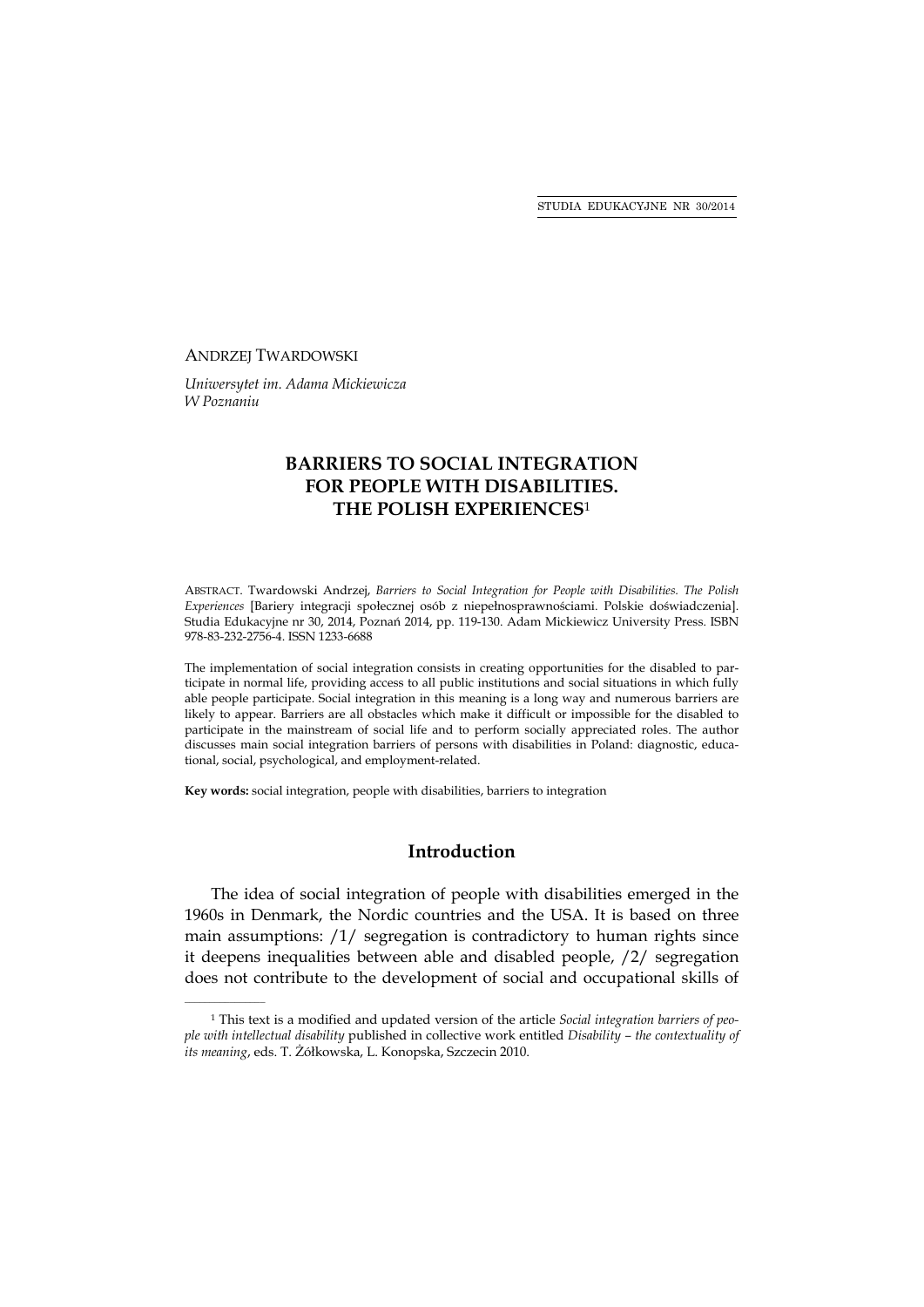the disabled, and /3/ segregation leads to the stigmatization of people who are different physically and mentally and pushes them towards the edge of social community.2

In dictionary entries, the word "integration" means merging, creating a whole out of individual parts, incorporating as equals into a larger whole.<sup>3</sup> It also means the cohesion and harmonization of a community leading to increased and intensive contacts between members of this community and their acceptance for shared value systems, norms and evaluation criteria. The notion of "integration" expresses an idea of a transformation from "I" to "you" in the plural and in the direction that is opposite to from "you" to "I", i.e. to "we".4 Social integration is not a state but rather a process of changes occurring in the mentality of people with and without disabilities, their mutual relations and patterns of behaviour.

The implementation of social integration consists in creating opportunities for the disabled to participate in normal life, providing access to all public institutions and social situations in which fully able people participate. Finally, it means developing positive attitudes and relationships between able and disabled people. A complete social integration is achieved only when the disabled: /1/ perform social roles typical of particular stages of development, /2/ are accepted by the local community and the entire society, /3/ feel at home, /4/ participate in all forms of social life, and /5/ have access to education and employment and are moreover given opportunities to use their own abilities.

Social integration in this meaning is a long way and numerous barriers are likely to appear. The term "barrier" comes from the French word "barriere" and in free translation means an obstacle. Therefore, barriers are all obstacles which make it difficult or impossible for the disabled to participate in the mainstream of social life and to perform socially appreciated roles. Barriers prevent the disabled from leading normal lives since they do not share able people's access to education, employment, leisure, and culture. This paper will present certain social integration barriers of persons with disabilities. The barriers are diagnostic, educational, social, psychological, and employment-related ones.

<sup>2</sup> I. Obuchowska, *Refleksje na temat integracji we współczesnej edukacji*, [in:] *Wspomaganie dzieci z genetycznie uwarunkowanymi wadami rozwoju i ich rodzin*, ed. A*.* Twardowski, Poznań 2006, p. 17.

<sup>3</sup> W. Kopaliński, *Słownik wyrazów obcych i zwrotów obcojęzycznych*, Warszawa 2004, p. 232.

<sup>4</sup> I. Obuchowska, *Refleksje na temat integracji*, p. 13.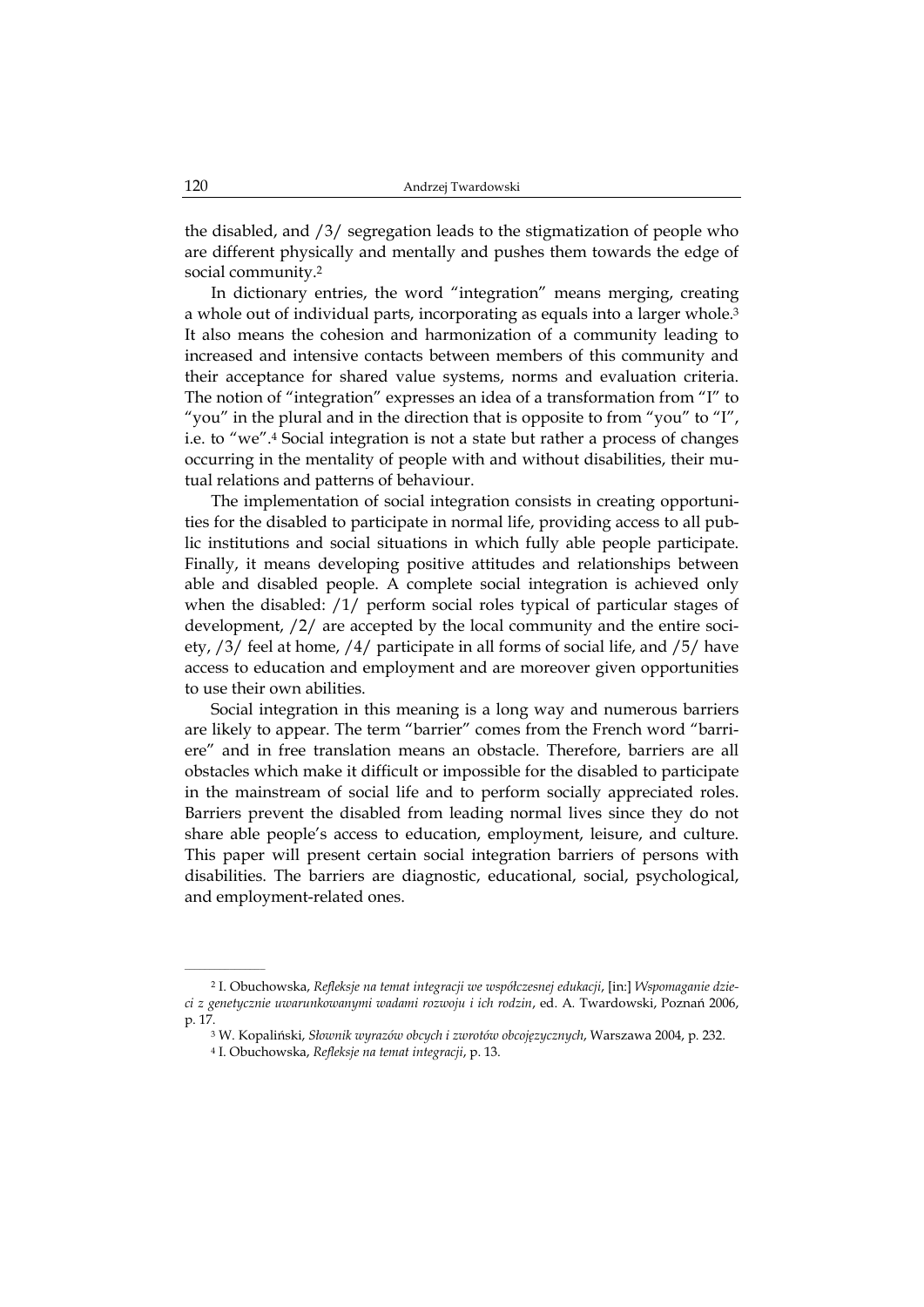# **Diagnostic barriers**

It appears that the psychometric model of disabilities does not serve the idea of social integration. The model assumes that the differences between people with and without disabilities are purely quantitative. It is believed that in people with disabilities the conditions for the development of all the mental functions are the same as in other people save one: the development in general is slowed down. Such an approach leads to a situation when diagnostic studies are focused on the degree of developmental delays. Moreover, a formal assessment of disability is conducted mainly at a stage of life when an individual is subject to obligatory school education. This enables undertaking specific actions towards pupils who cannot meet standard educational requirements.5 Only when such formal assessment issued by a psychological and pedagogical centre is submitted to teachers, do they have the right to adapt syllabus requirements and the evaluation system to the child's actual needs and capabilities.

Unfortunately, in our country diagnoses of disability and formal assessments of the need of special education are established too late. For instance, in the case of an intellectual disability on average at age 11. Teenagers diagnosed with an intellectual disability have already had negative experiences connected with education since their abilities were not sufficient in the past to let them cope with school requirements.6 One of the reasons for this delayed diagnosis is the lack of parents' consent to examinations conducted by specialists from a psychological and pedagogical centre. It is not uncommon for parents to keep such formal assessments in secret because of strong negative emotions such as: fear, shame and a sense of guilt.<sup>7</sup>

However, the diagnosis need not stigmatise the child and their family. It does not have to be equal with sentencing the child to segregationist education and social isolation. It may support integration on condition that it is a diagnosis "for the child", not a diagnosis "about the child", that is it contains evaluation of the child's possibilities and their "strong points".

 $\mathcal{L}=\mathcal{L}^{\mathcal{L}}$ 

<sup>5</sup> K. Parys, *Osoby z diagnozą upośledzenia umysłowego w stopniu lekkim – w kręgu pytań i odpowiedzi*, [in:] *Poznajemy ludzi z niepełnosprawnością*, ed. D. Gorajewska, Warszawa 2007, pp. 11-23.

<sup>6</sup> J. Głodkowska, *Poznanie ucznia szkoły specjalnej. Wrażliwość edukacyjna dzieci upośledzonych umysłowo w stopniu lekkim – diagnoza i interpretacja*, Warszawa 1999, pp. 49-53.

<sup>7</sup> M. Gołubiew-Konieczna, *Edukacja uczniów z niepełnosprawnością intelektualną w świetle aktualnych przepisów prawa oświatowego*, [in:] *Nauczanie uczniów z niepełnosprawnością intelektualną w stopniu lekkim. Wybrane problemy teorii i praktyki*, ed. S. Sadowska, Toruń 2006, pp. 15-29.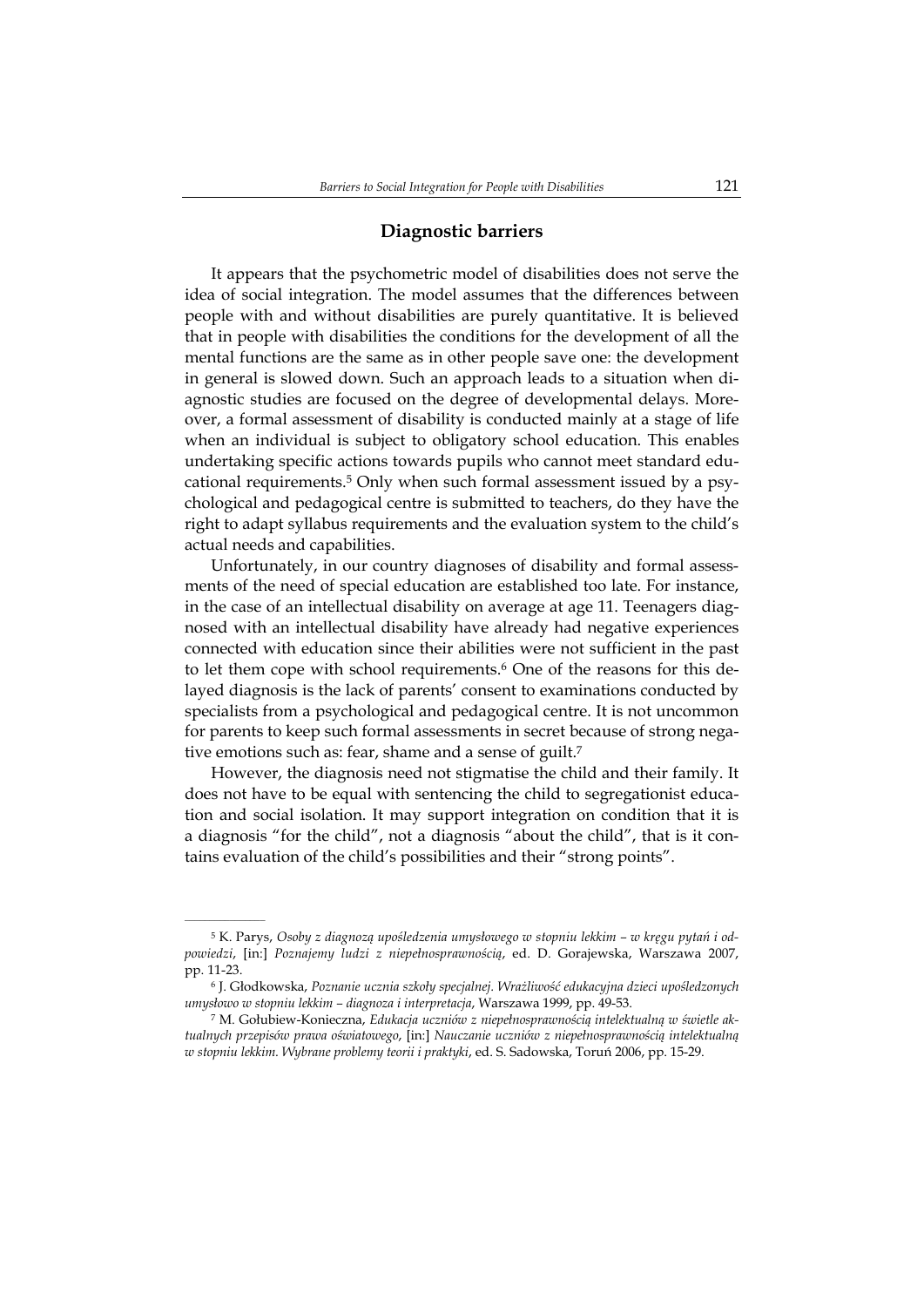These positively valued features of an individual as well as positive factors present in their daily-life environment act as stimulating or protective agents and as such affect the individual's development in life more than their limitations and deficiencies.<sup>8</sup>

A new approach to diagnosis is a consequence of a changed perspective of ways of looking at disability. According to Stanisław Kowalik, disability is a special disposition to create life problems. This disposition increases the probability of an incidence of problems typical of a particular type of disability.9 However, an increased probability does not mean certainty. Only after a particular diagnostic study can we unequivocally observe if a given person has specific problems, and if so – what their nature and intensity are. Further on, we may seek sources of the problems identified and learn about the resources that will help to overcome them successfully. The procedure of problem diagnosis does not end the moment treatment starts. The intervention program must determine in detail the stages of treatment, following which the degree of problem solutions of a person with disabilities can be determined. Such an approach

allows a more detailed and individualised determination of problems of the person under diagnosis. It guarantees the definition of particular factors that decrease the person's life quality. It ensures a higher focus on solving actual life problems of this individual. Finally, it allows a concrete evaluation of the efficacy of the assistance provided.10

# **Educational barriers**

If we take into account the fact that social integration is the ultimate objective of treatment of people with disabilities, the best way to further this objective is integrational education. Still, compared to other countries, the system of integrational education in Poland is arbitrary and centralized, since it accounts for no different approaches to education and does not allow decisions about the manner of education to be made by local authorities.

Furthermore, it should be borne in mind that curriculum requirements, especially in the higher grades of elementary and middle school, far exceed the capabilities of students with developmental impairments. This is evident

<sup>8</sup> I. Obuchowska, *Osoby niepełnosprawne. Diagnoza dla rozwoju*, [in:] *Diagnoza dla osób niepełnosprawnych*, eds. D. Lotz, K. Wenta, W. Zaidler, Szczecin 2002, p. 42.

<sup>9</sup> S. Kowalik, *Próba opracowania nowego podejścia do badań diagnostycznych dzieci niepełnosprawnych umysłowo*, [in:] *Wspieranie osób z niepełnosprawnością intelektualną. Teoria i praktyka*, ed. M. Kurek, Szczecin 2007, p. 36.

<sup>10</sup> Ibidem, pp. 36-37.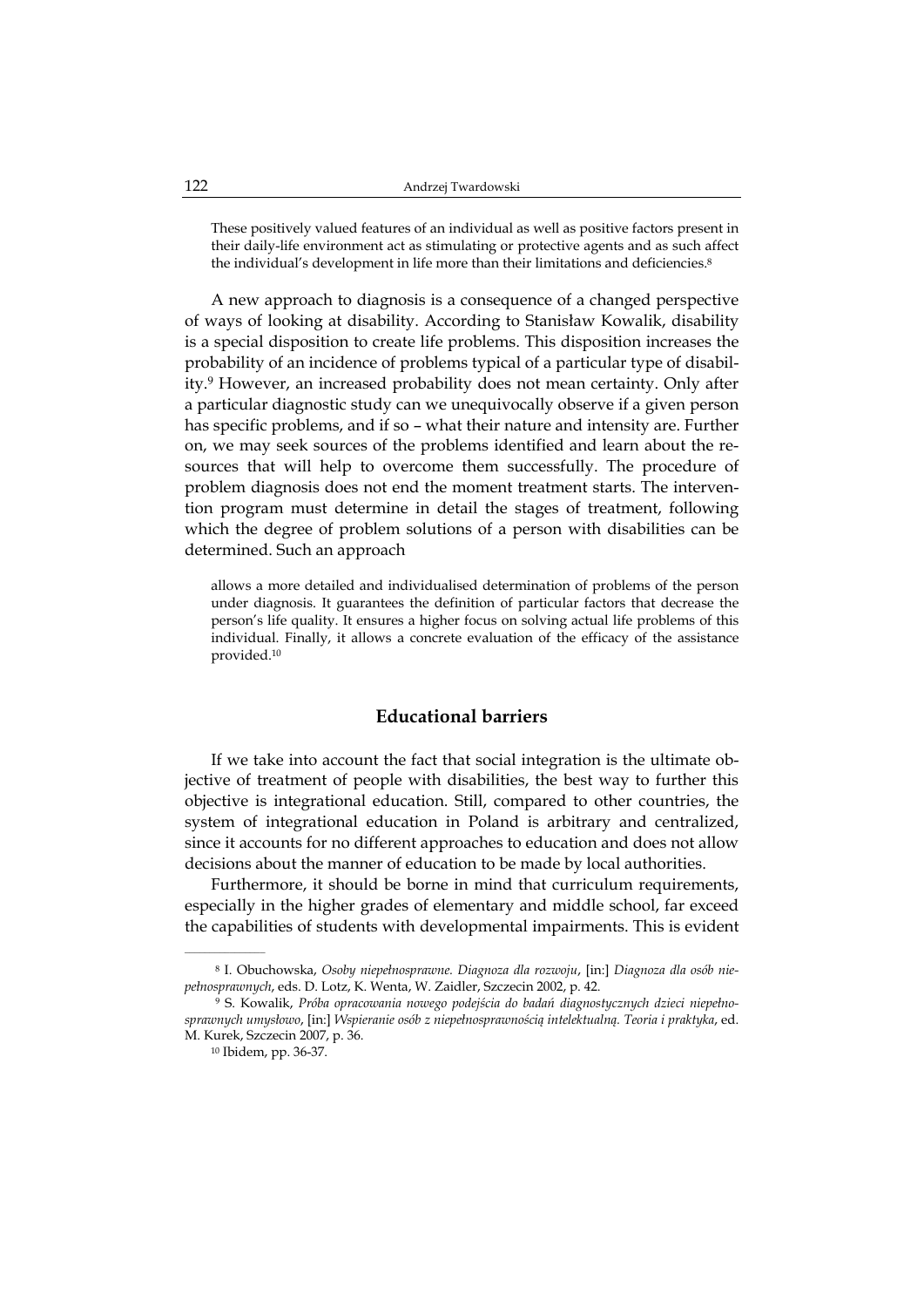in particular in the case of students with a moderate degree of intellectual impairment, who need to meet the same syllabus requirements as their friends with no disability. For example, in their course of the Polish language they are supposed to master notions related to stylistics, literary genres of prose, drama and poetry, and learn the use of terms like: syllabic poem and free verse, caesura, enjambement, metaphor, poetic image, and rhetorical question. Obligatory material in maths includes, among others, properties of exponentiation, roots and their properties, theorems about measurements relations in geometrical figures.

However, because of their learning difficulties, pupils with a diagnosis of mild intellectual disability are not able to acquire knowledge and skills at the same level as their able peers. Therefore, in the test administered in the last year of primary school and in the examination at the end of middle school, the requirements are lowered for pupils with mild intellectual disabilities. This is an obvious inconsistency, as intellectually disabled pupils and able ones are taught according to the same syllabus. In addition, since 2005 the regulations of educational law have enabled the establishment of secondary grammar schools for persons with mild intellectual disabilities. However, will the student with a diagnosed mild intellectual disability be able to pass the school–leaving examination? It seems that offering disabled students opportunities and educational requirements that they cannot meet may be perceived as discrimination. This is because discrimination means not only a lack of development opportunities but also an underestimation of difficulties and limitations or setting requirements that are impossible to meet.11

The problem encountered in schools is incomplete training of teachers to work with disabled children. In Poland there is a shortage of specialists in the field of integrational education. The assumption that each specialist in special pedagogy can perform this role is ungrounded for at least two reasons. First, the Polish education system in the field of special pedagogy promotes specialist training in a given area, in particular pedagogy of the intellectually disabled, surdo-pedagogy and teflo-pedagogy. Second, there is a lack of methodological solutions that would integrate the principles and forms of work applied in various disciplines of special pedagogy.12 Therefore, integration in a generally accessible class, recently so excessively pro-

<sup>11</sup> K. Parys, *Pytanie o koncepcje kształcenia uczniów z upośledzeniem umysłowym w stopniu lekkim*, [in:] *Pomiędzy teoria a praktyką. Dyskursy pedagogiki specjalnej*, vol. 5, eds Cz. Kosakowski, A. Krause, S. Przybyliński, Olsztyn 2006, pp. 315-322.

<sup>12</sup> A. Krause, *Problemy integracji w szkole ogólnodostępnej*, [in:] *Człowiek z niepełnosprawnością intelektualną*, ed. Z. Janiszewska-Nieścioruk, vol. 1, Kraków 2003, p. 231.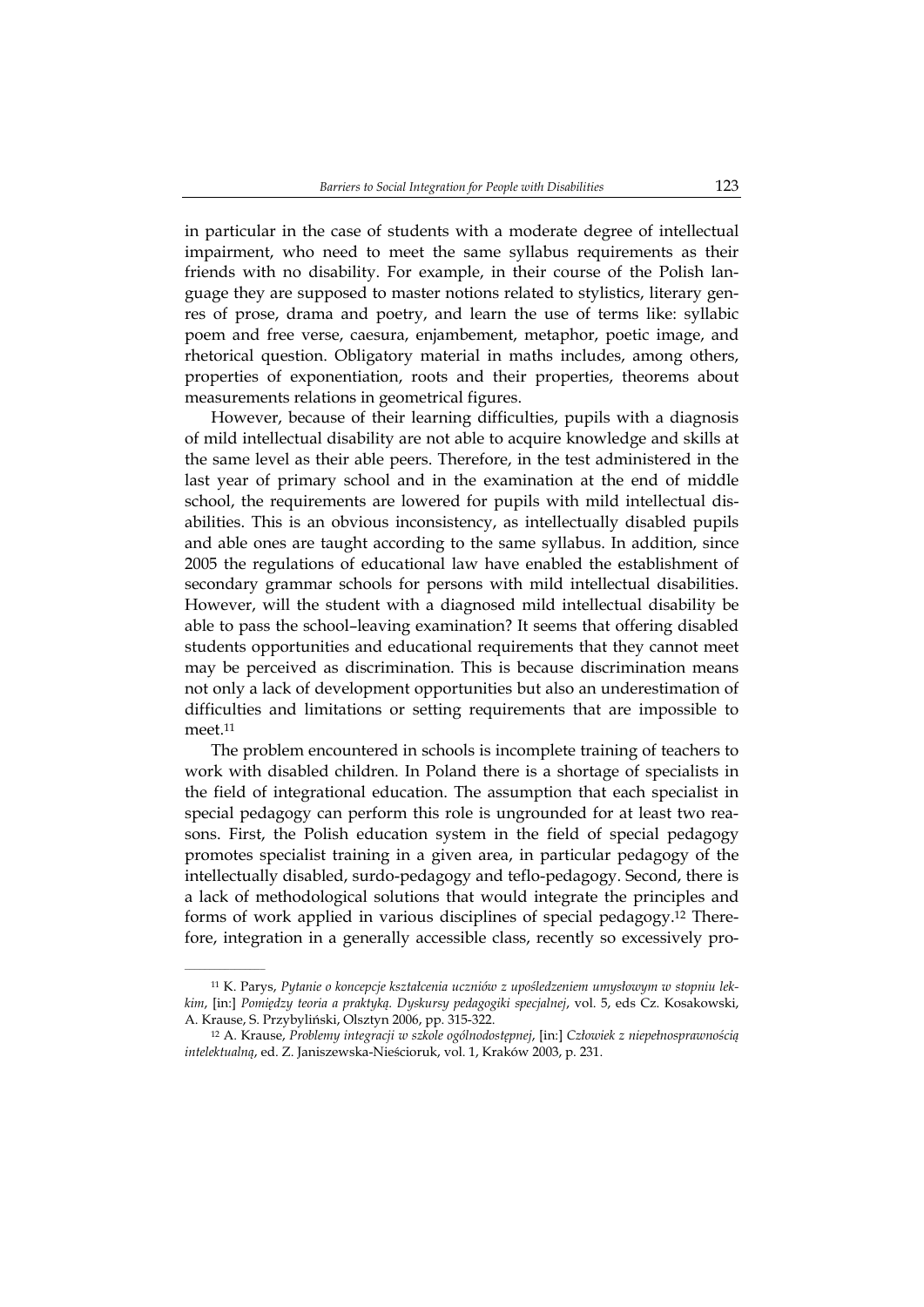moted, has ended in failure.13 Undoubtedly, what Monika Gołubiew and Amadeusz Krause claim is true: "the possibility to effectively teach a disabled pupil in a big, quite often a 30-person class, usually without any extra revalidation classes, is fiction. In this case using as arguments the ideals of total integration seems to be morally unjustified and may be perceived as fraud on the part of state officials".14

# **Social barriers**

The attitudes of the social environment to a great extent affect the effectiveness of social integration. Research conducted by Antonina Ostrowska found out that Polish society accepts integrating solutions to a different degree. The majority of the respondents would not mind living with the disabled in the same building (87%) and participating with them in cultural and leisure activities (82.3%). Work for the same company would be accepted by 58% and education in the same school by 47%.15 However, positive attitudes declared by the respondents do not have to be replicated in real-life behaviours especially because of the fact that most Poles (62%) do not have any contact with the disabled in their immediate environment.16 Research on the perception of disability and the disabled has found out that almost two thirds (63%) of Poles think that in our country the disabled may feel inferior. According to the respondents, the state and its institutions are to blame for this state of affairs (45%) as well as the society, that is other people (44%). Three fourths (60%) of the respondents evaluate the situation of the disabled in our country to be worse than in other countries with a similar standard of living. Nearly half the respondents (49%) state that the attitude of society to the disabled is worse in Poland than in other countries.17

Results of surveys conducted in 2007 demonstrate that Poles' prointegration attitudes are insufficient. According to the respondents, care of

17 Ibidem.

 $\mathcal{L}=\mathcal{L}=\mathcal{L}=\mathcal{L}=\mathcal{L}=\mathcal{L}$ 

<sup>13</sup> K. Barłóg, *Wspomaganie rozwoju dzieci z niepełnosprawnością intelektualną w stopniu lekkim w różnych formach edukacji wczesnoszkolnej*, Rzeszów 2008, pp. 417-421.

<sup>14</sup> M. Gołubiew, A. Krause, *Szkolnictwo specjalne – krajobraz po reformie*, [in:] *Problemy edukacji integracyjnej dzieci i młodzieży z niepełnosprawnością intelektualną*, ed. Z. Janiszewska-Nieścioruk, Kraków 2007, p. 86.

<sup>15</sup> A. Ostrowska, *Postawy społeczeństwa polskiego w stosunku do osób niepełnosprawnych*, [in:] *Upośledzenie w społecznym zwierciadle*, eds. A. Gustavsson, E. Zakrzewska-Manterys, Warszawa 1997, pp. 83-86.

<sup>16</sup> TNS OBOP, *Społeczna percepcja niepełnosprawności i osób niepełnosprawnych w Polsce*, Warszawa 2002, http://www.tns-global.pl/archive-report/id/1293 [access: 2.04.2014].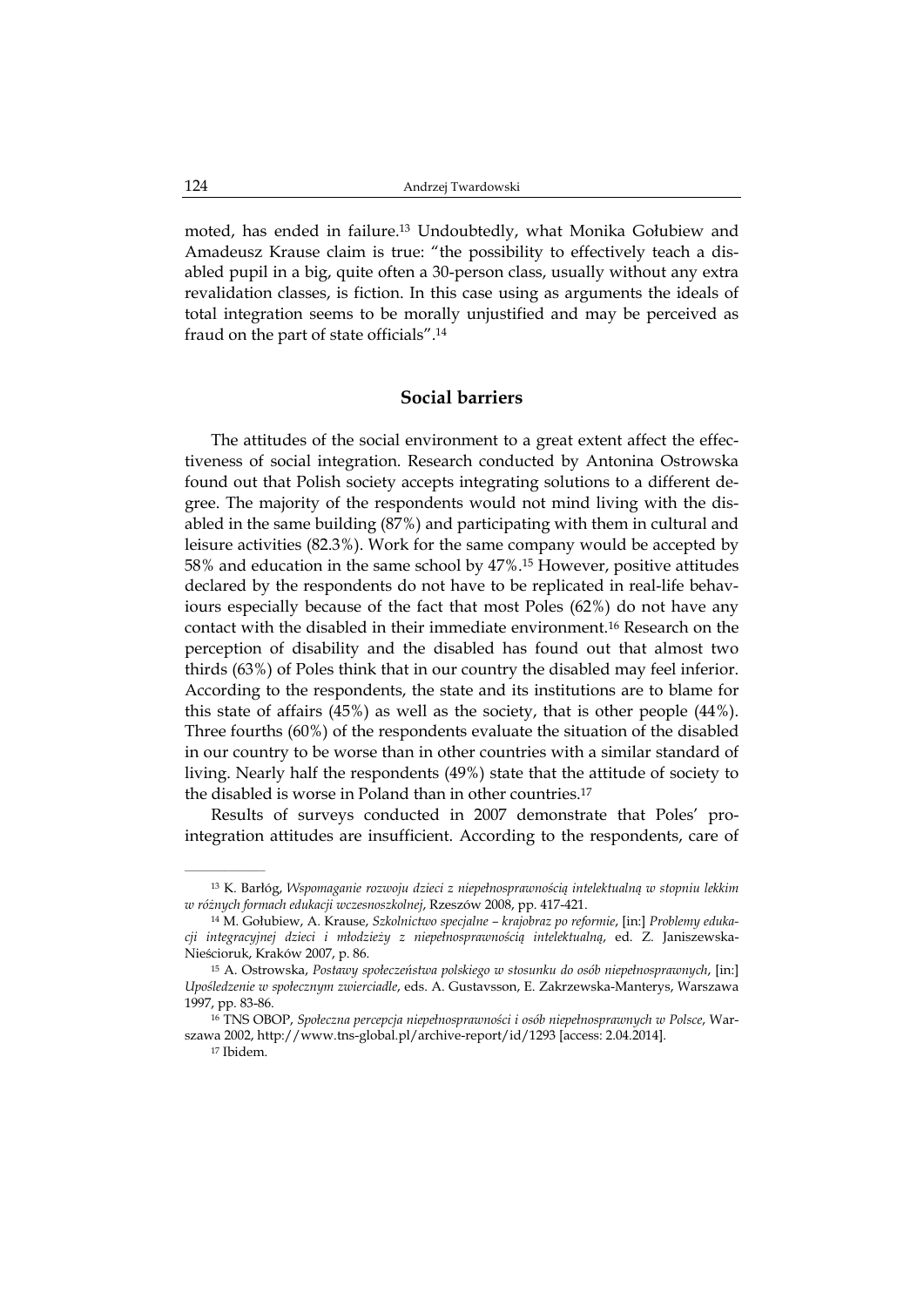people with disabilities and assistance offered to them in everyday activity should be first of all the responsibility of the family (94%), the health service (75%) and social workers (67%). Two thirds (65%) of the surveyed expressed their willingness to offer disinterested neighbourly help to a person with disabilities, but only 6% actually provided it.18 The respondents would most willingly help a person with a serious heart condition (76%), the blind (74%) and people with a visible physical impairment (71%). They would be the least inclined to help people with mental disabilities (61%) and those with intellectual ones (60%).19

Nowadays, during a global recession, the social situation of the disabled is deteriorating. Budgets cuts, shrinking social resources and growing unemployment are responsible for the reduction of investment in the education of the disabled and their integration into society. Politicians usually do not show this explicitly but use such expressions as "budget savings", "health care reform", "reform of social insurance system", "rationalization of social benefits". Fading prosperity and growing poverty evoke in the able majority a fear about their own future and make them focus on securing their own possessions. Values such as humanitarianism or solidarity, greatly appreciated so far and regarded as an indispensable part of human relationships, are no longer so obvious. Some researchers even speak about a new hostility against the disabled.20 Even if this opinion is exaggerated, it certainly cannot be said that contemporary societies are fully prepared for integration.

# **Psychological barriers**

The essence of psychological barriers is the inability to cope in different everyday life situations because of adverse changes in personality. For people with disabilities, these changes are triggered by the negative reactions of indifference, dislike or hostility of people in their immediate social environment. A lack of social approval may trigger a sense of estrangement, difference, lack of self-assurance, emotional and behavioural disorders. For instance, it has been indicated that every fourth child diagnosed as slightly intellectually disabled shows emotional dysfunctions: states of heightened or lowered mood, free-floating mood swings, defensive reactions dispropor-

<sup>18</sup> CBOS, *Postawy wobec osób niepełnosprawnych. Komunikat z badań*, Warszawa 2007, http:// www.cbos.pl/SPISKOM.POL/2007/K\_169\_07.PDF [access: 28.03.2014].

<sup>19</sup> Ibidem.

<sup>20</sup> O. Speck, *Niepełnosprawni w społeczeństwie*, Gdańsk 2005, p. 395.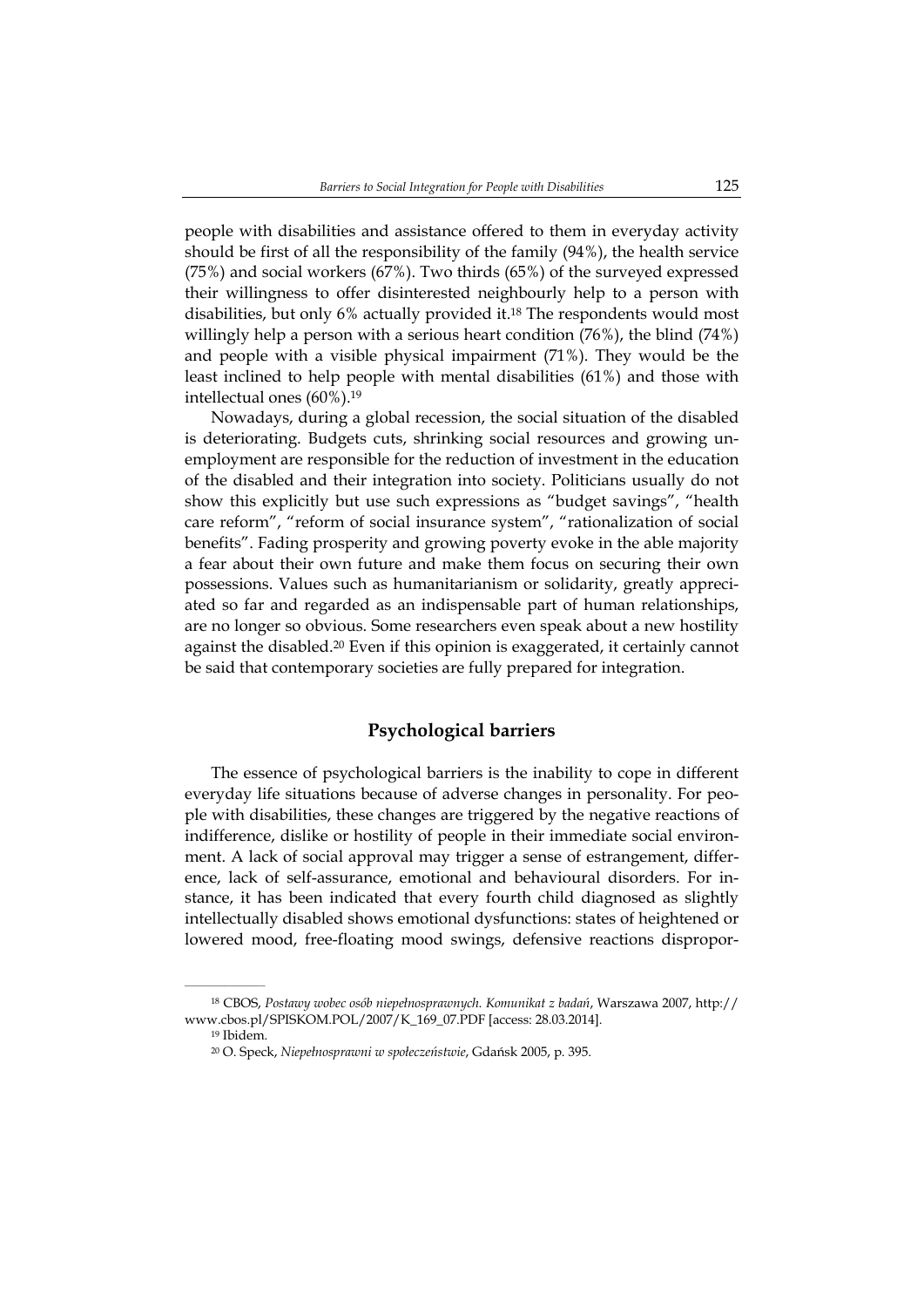tionate to the stimulus (anger, hostility, aggression) or an increased anxiety level.21

An unfriendly attitude of the community, an absence of school achievements, failure and a risk of failure are still other causes of a child's disorders. In most cases, they lead to a disappearance of motivation for achievement, a fear of failure and negative changes in self-perception. Lack of success in the school environment gradually eliminates a positive motivation to learn, natural curiosity and interests. What fades away especially fast in children with disabilities is achievement motivation, that is the desire to achieve the best possible results. If the child is often faced with failure in learning, then their motivation gradually weakens or even disappears. Frequent failures lead at first to a lower level of aspirations and then to giving up any achievements in school work. The child stops believing in their own potential.

Frequently experienced failures may in the long run lead to the "fear of failure" syndrome.22 This fear consists in the child expecting failure before it becomes real and before its objective signals appear. Children with a fixed fear of failure foresee it already at an early stage of action, when there are no grounds to predict the result. Sometimes, because of generalization, it happens that the very decision about taking some action arouses fear.

Frequent failures in the learning process may distort the self-image. Henryk Kulas proved that children from grades one to three with learning difficulties negatively evaluated their own physical, mental and emotional/motivational qualities. Moreover, children participating in the study themselves attributed negative qualities of social functioning, such as: lack of team spirit, lack of independence, shyness, and lack of social skills in establishing new relationships.23 The most significant differences between children with learning difficulties and properly developed children concerned self-acceptance. All children with learning difficulties stated that they were not satisfied with themselves and wanted to be completely different. Undoubtedly, learning difficulties are conducive to the development of a negative self-image in a disabled child and as a consequence lead to the sense of inferiority and behavioural disorders.

 $\mathcal{L}=\mathcal{L}^{\mathcal{L}}$ 

<sup>21</sup> W. Pilecka, *Psychoruchowy rozwój dzieci o obniżonej sprawności ruchowej*, [in:] *Stymulacja psychoruchowego rozwoju dzieci o obniżonej sprawności umysłowej*, eds. W. Pilecka J. Pilecki, Kraków 1998, pp. 23-25.

<sup>22</sup> I. Obuchowska, *Dynamika nerwic. Psychologiczne aspekty zaburzeń nerwicowych u dzieci i młodzieży*, Warszawa 1987, pp. 194-200.

<sup>23</sup> H. Kulas, *Obraz własnej osoby u dzieci uczestniczących w zajęciach korekcyjno-wyrównawczych*, Psychologia Wychowawcza, 1987, 2, pp. 319-322.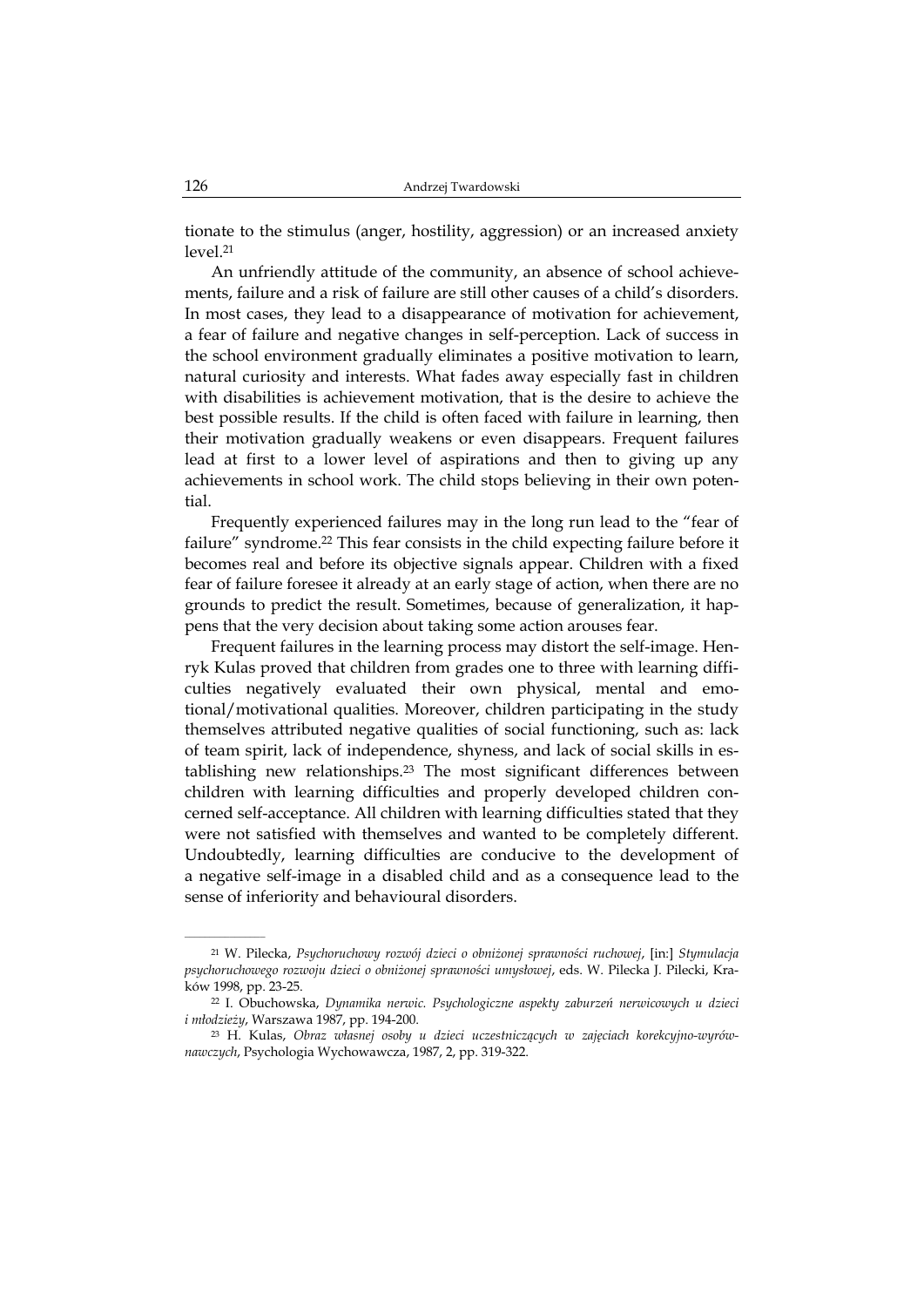## **Employment – related barriers**

For people with disabilities work acquires a special significance as it assures personal and material independence and compensates for one's limitations. It allows the person with disabilities to be a creator and consumer and a fully-fledged member of a community. It offers a chance to find friends and a partner. People with disabilities in particular benefit from nonfinancial aspects of work. Employment erases the stigma of "being a second rate citizen", demonstrates an ability to cope in life and is a source of satisfaction. Work creates opportunities for self-development, urges one to overcome difficulties, enhances self-appreciation. It helps one satisfy many major mental needs: respect and appreciation, a sense of life, safety, belongingness, independence, and significance. A loss of a job is seen as one of the most difficult events in one's life, while getting a job as one of life's greatest achievements.24 For people with disabilities, employment is by far the best form of therapy support and a path to social integration.

Unfortunately, the position of people with disabilities on the job market is unfavourable. It shows a low degree of occupational activity and a high unemployment level. In Poland at the end of 2011, from among 2 million 100 thousand people with disabilities aged between 18 and 65, only 27.3% were in some form of employment.25 In the so-called old 15 Member States of the European Union, the index of employment of people with disabilities was at the level of between 40% and 50%. In our country a marked majority of people with disabilities with a job were contract workers (70%). Only one in five were self-employed or had a business of their own (23%). The others helped members of their families in agriculture (7%). Most contractual workers with disabilities were employed in so-called supported employment enterprises. Only 8.5% of them operated on the open job market.26 The chance of finding employment depends on the kind of disability. As demonstrated by Hanna Żuraw, 77% of deaf people, 67% of the blind and 54% of people with a motor impairment are employed.<sup>27</sup>

What raises concerns is that in Poland 75.7% people with disabilities aged between 18 and 64 remain occupationally inactive, that is neither work nor look for a job. There are a number of reasons for this situation. First, em-

<sup>24</sup> H. Żuraw, *Udział osób niepełnosprawnych w życiu społecznym*, Warszawa 2008, p. 156.

<sup>25</sup> GUS, *Osoby niepełnosprawne na rynku pracy w 2011 r.*, Warszawa 2012, http://www.stat.gov.pl/cps/rde/xbcr/gus/pw\_osoby\_niepelnosprawne\_na\_rynku\_pracy\_w \_2011.pdf [access: 29.03.2014].

<sup>26</sup> Ibidem.

<sup>27</sup> H. Żuraw, *Udział osób niepełnosprawnych*, pp. 157-158.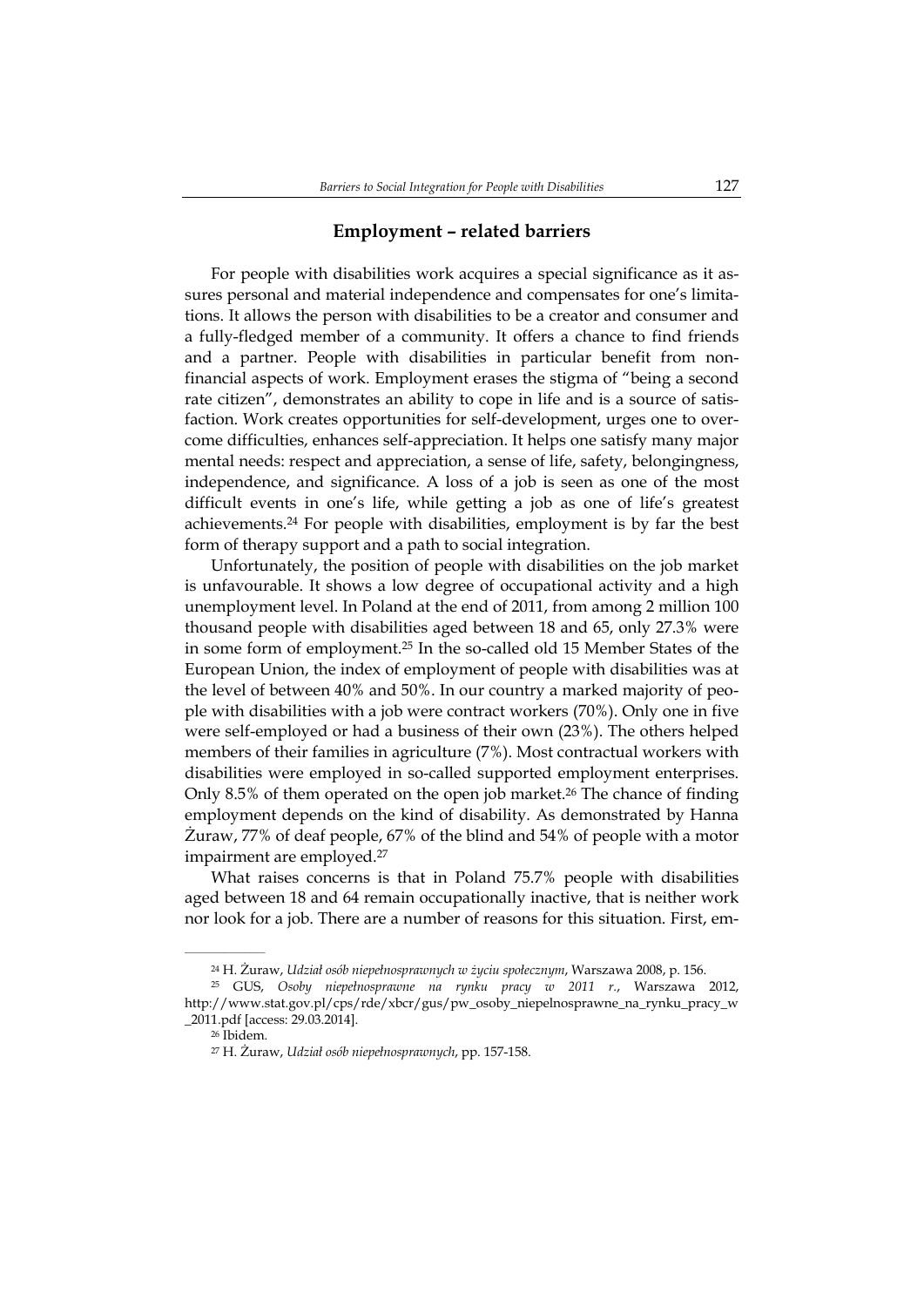ployers are not eager to offer a job to people with disabilities since this entails: higher social costs and a lesser efficiency, greater problems with occupational safety and health, and requires an adaptation of a workplace.28 Second, employers still have the stereotype of a person with disabilities as inefficient, troublesome and non-competitive in comparison with able individuals. Third, employment of people with disabilities is harder because of difficulties in obtaining subsidies for their workplaces and inflexible remuneration regulations, which do not account for different types of disability. Fourth, employment of such individuals is hard because of the current system of disability assessment, which assigns to people with disabilities tags like "completely unfit for work and living on his or her own".29 Fifth, income thresholds allowing one to work and retain social benefits are so similar that the disabled are not interested in exchanging benefits for a pay check.

Social integration of people with disabilities is a long-term and complex process. The very legal regulations and administrative solutions do not suffice as the discrimination of the disabled may take various, sometimes covert forms, such as devaluation, or attributing negative characteristics to the disabled, or distancing, that is avoidance of situations of empathy with the mental states of people with disabilities or their problems.30

Many people with disabilities are not well prepared to start working. It does not concern only qualifications. Such qualities as positive selfassessment, high motivation to work, realistic evaluation of one's potential are also important. If parents do not care enough about the development of these qualities in the process of education, then they limit the disabled child's chances of independence in their adult life.31 The attitude of parents and other family members may effectively prevent an intellectually disabled person from achieving independence, which includes also getting a job. This happens when parents help their disabled children in all tasks and treat them as a "perennial child".

## **Conclusion**

Overcoming the barriers presented above is not an easy task. Legal regulations and administrative solutions alone are not enough. What is necessary

<sup>28</sup> A. Bańka, *Zawodoznawstwo – doradztwo zawodowe – pośrednictwo pracy*, Poznań 1995, pp. 162-164.

<sup>29</sup> J. Kalita, *Sytuacja osób niepełnosprawnych na rynku pracy oraz rola organizacji pozarządowych świadczących usługi dla tej grupy beneficjentów*, Warszawa 2006, pp. 5-7.

<sup>30</sup> S. Kowalik, *Psychologia rehabilitacji*, Warszawa 2007, pp. 69, 113.

<sup>31</sup> Ibidem, p. 238.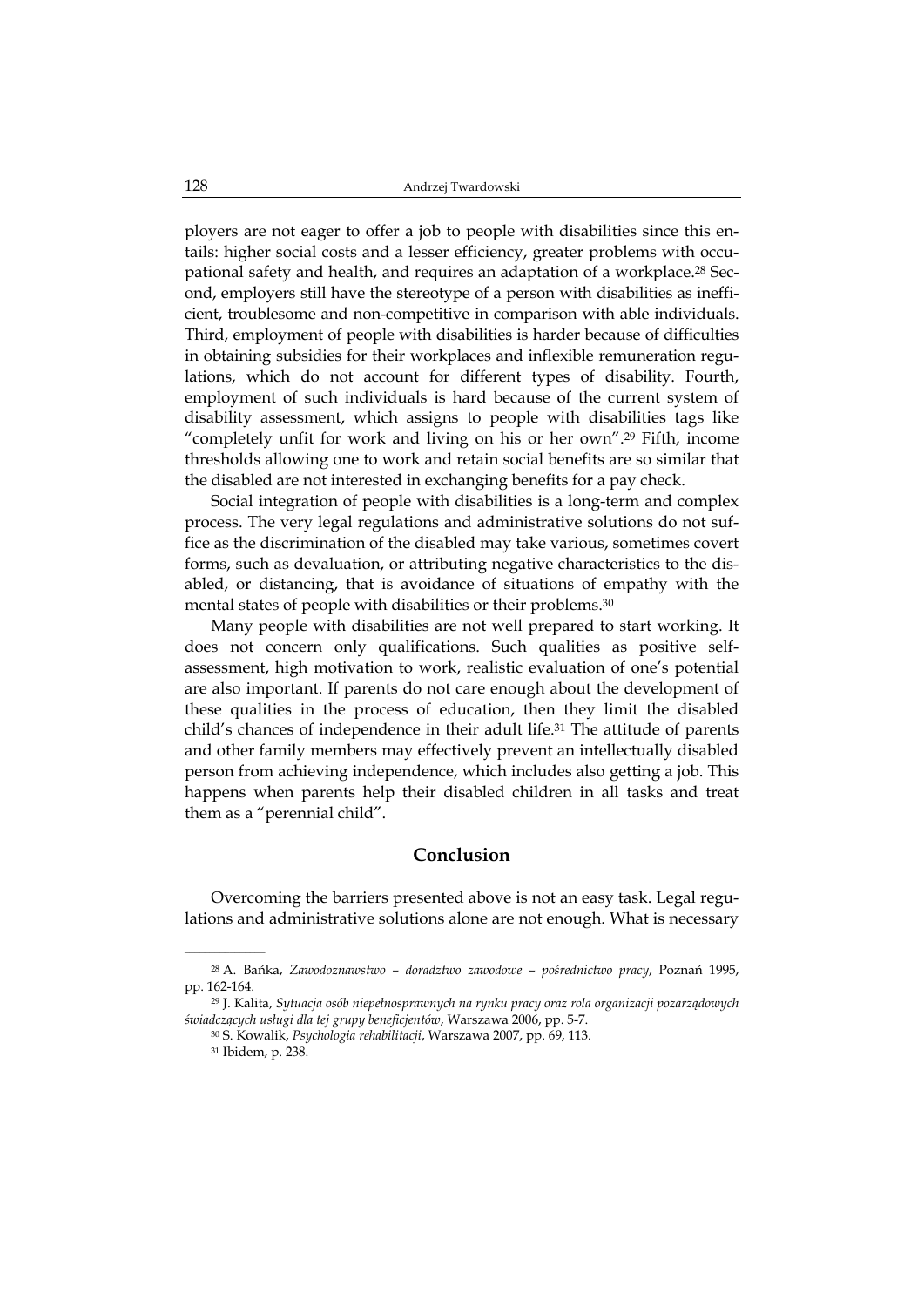is a shared understanding that a disabled person, like anyone else, has the right to make their own decisions. Therefore, the rehabilitation process shall focus on the development of such skills as: establishing goals, making choices, protecting one's own interests, independently initiating actions related to other people, and getting to know one's own potential.<sup>32</sup> These competencies enable the disabled to overcome limitations resulting from their disability and to win the respect of others. Thus, they make it more likely that the position the disabled person will have in society will neither be "generously given" nor determined by others. It will be the position won independently, thanks to one's own engagement. The attitude of the able majority is also important, however. The majority should remember first of all that the more autonomous the individual, the more he or she is indispensable and valuable for the whole community and at the same time is in need of the community to be able to live an autonomous life.

### **BIBLIOGRAPHY**

- Bańka A., *Zawodoznawstwo doradztwo zawodowe pośrednictwo pracy*, Poznań 2005.
- Barłóg K., *Wspomaganie rozwoju dzieci z niepełnosprawnością intelektualną w stopniu lekkim w różnych formach edukacji wczesnoszkolnej*, Rzeszów 2008.
- CBOS, *Postawy wobec osób niepełnosprawnych. Komunikat z badań*, Warszawa 2007, http://www.cbos.pl/SPISKOM.POL/2007/K\_169\_07.PDF, [access: 28.03.2014].
- Głodkowska J., *Poznanie ucznia szkoły specjalnej. Wrażliwość edukacyjna dzieci upośledzonych umysłowo w stopniu lekkim – diagnoza i interpretacja*, Warszawa 1999.
- Gołubiew-Konieczna M., *Edukacja uczniów z niepełnosprawnością intelektualną w świetle aktualnych przepisów prawa oświatowego*, [in:] *Nauczanie uczniów z niepełnosprawnością intelektualną w stopniu lekkim. Wybrane problemy teorii i praktyki*, ed. S. Sadowska, Toruń 2006.
- Gołubiew M., Krause A., *Szkolnictwo specjalne krajobraz po reformie*, [in:] *Problemy edukacji integracyjnej dzieci i młodzieży z niepełnosprawnością intelektualną*, ed. Z. Janiszewska-Nieścioruk, Kraków 2007.
- GUS, *Osoby niepełnosprawne na rynku pracy w 2011 r.,* Warszawa 2012, http://www. stat.gov.pl/cps/rde/xbcr/gus/pw\_osoby\_niepelnosprawne\_na\_rynku\_pracy\_w\_20 11.pdf, [access: 29.03.2014].
- Kalita J., *Sytuacja osób niepełnosprawnych na rynku pracy oraz rola organizacji pozarządowych świadczących usługi dla tej grupy beneficjentów*, Warszawa 2006.
- Kopaliński W., *Słownik wyrazów obcych i zwrotów obcojęzycznych*, Warszawa 2004.

Kowalik S., *Psychologia rehabilitacji*, Warszawa 2007.

Kowalik S., *Próba opracowania nowego podejścia do badań diagnostycznych dzieci niepełnosprawnych umysłowo*, [in:] *Wspieranie osób z niepełnosprawnością intelektualną. Teoria i praktyka*, ed. M. Kurek, Szczecin 2007.

 $\mathcal{L}=\mathcal{L}^{\mathcal{L}}$ 

<sup>32</sup> W. Pilecka, *Psychoruchowy rozwój dzieci*, p. 10.